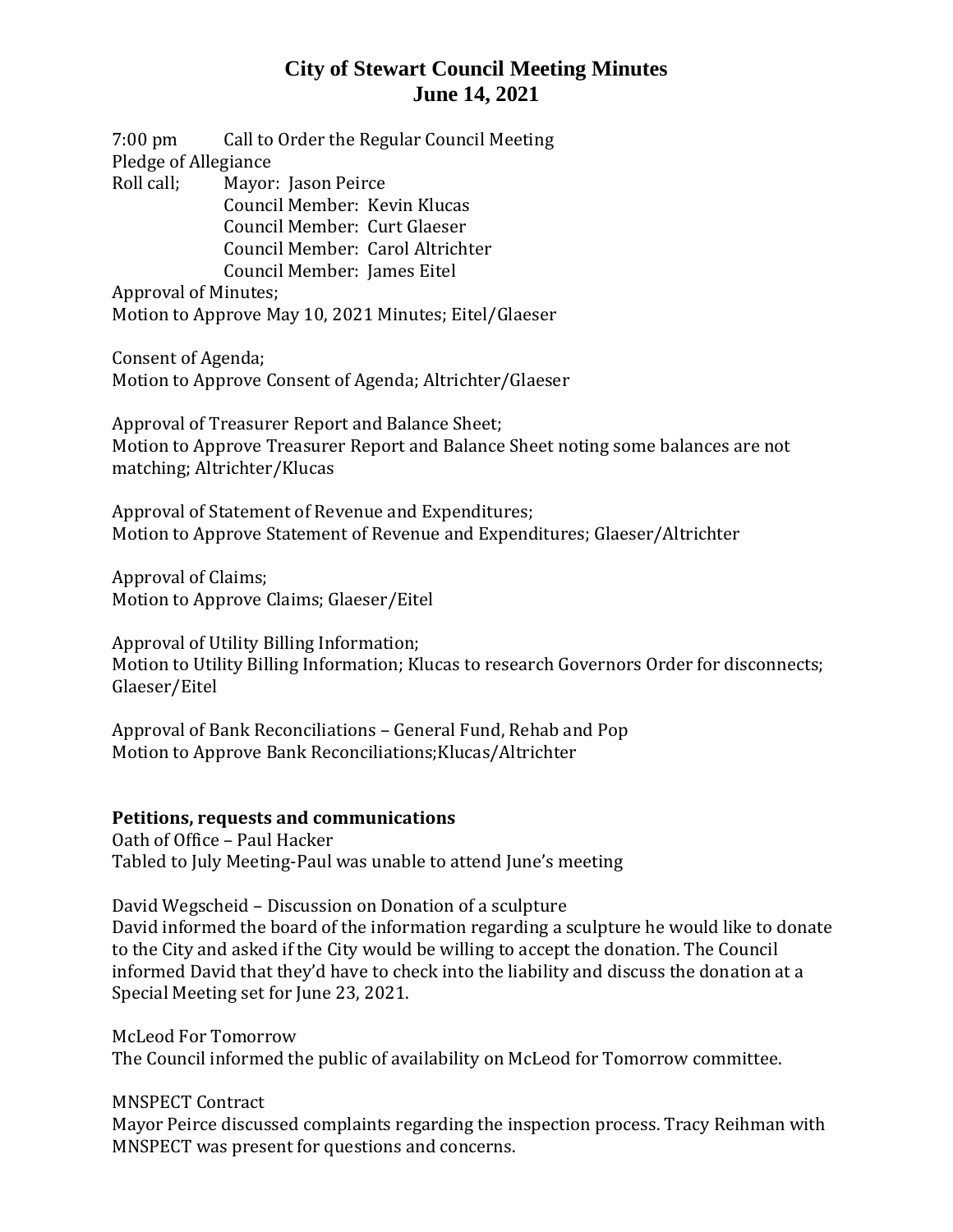Vendor Comparison

The Clerk presented the cost difference between vendors regarding out paper towels, soap, toilet paper supplies.

American Rescue Plan Coronavirus State and Local Fiscal Recovery Funds The Clerk informed the Council of the preliminary status of the ARP Funds with more detail to be presented at the June 23 Special Meeting. The Clerk is to check for a deadline date to apply for these funds.

High Island Creek Watershed District Rule and Regulations The Council was presented with the changes to the High Island Creek Watershed District Rules and Regulations.

Conditions regarding Commercial Buildings.

Discussion was had regarding the Commercial Blight. The blight committee will review the cities blight and report at the Special Meeting on June 23.

#### Stewart Lions

Orville Trenton presented the Lions proposal for placement of the Disc Golf baskets. Shane Kruse presented the statistics of the growing interest in Disc Golf. Jamie Rosenow informed the council of his thoughts regarding the Disc Golf.

Motion to install 5 holes for Disc Golf; Glaeser/Eitel, all in favor, motion carried

Notice of Office Hour Change

Motion to change Office Hours to 8:00am – 4:30pm; Altrichter/Glaeser, all in favor, motion carried

Robbie Sheets questioned the Application for Variance and the Board of Adjustment regarding the shrubs he planted in the boulevard. Mayor Peirce is to research the requirements regarding the Board of Adjustment and respond to Mr. Sheets by June 25th.

#### **Ordinances and Resolutions;**

Resolution No. 2021-32 Statutory Tort Limit Motion to Approve Resolution No. 2021-32; Klucas/Glaeser, all in favor, motion carried Members polled, Peirce-yea, Altrichter-yea, Eitel-yea, Klucas-yea, Glaeser-yea

Resolution No 2021-36 Resolution to Approve A Request to Accept A Donation From The Stewart Lions

Motion to Approve Resolution No. 2021-36 ;Eitel/Glaeser all in favor, motion carried Members polled, Peirce-yea, Altrichter-yea, Eitel-yea, Klucas-yea, Glaeser-yea

Resolution No 2021-38 Resolution to Approve Request of Donation from The Stewart Lions for the purchase of Welcome Signs

Motion to Approve Resolution No. 2021-38; Glaeser/Eitel; all in favor, motion carried Members polled, Peirce-yea, Altrichter-yea, Eitel-yea, Klucas-yea, Glaeser-yea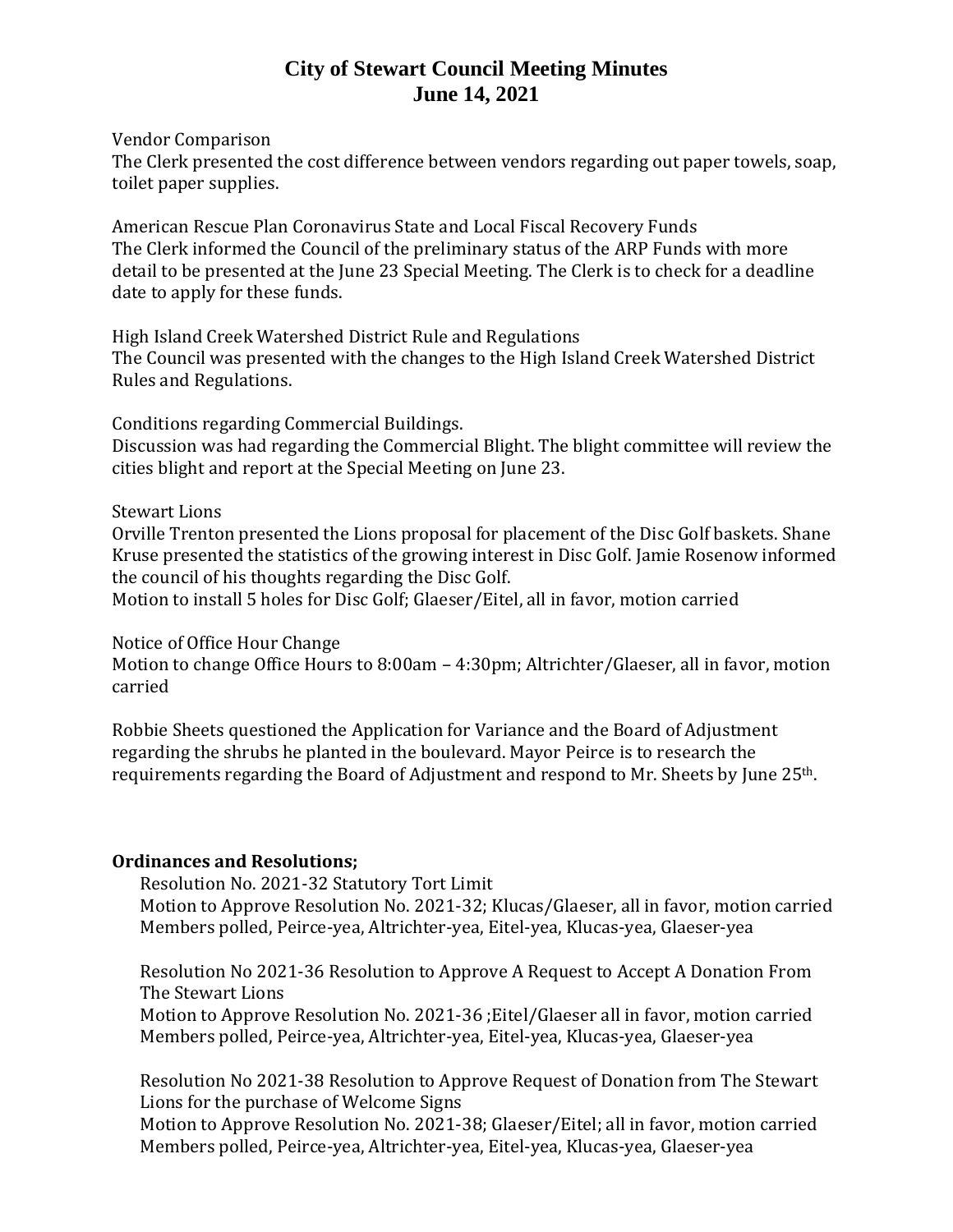Resolution No. 2021-40-Resolution Granting Permission for Cactus Jacks II to Use the Softball Park on October 2, and 3, 2021

Motion to Approve Resolution 2021-40;Glaeser/Altrichter, all in favor, motion carried Members polled, Peirce-yea, Altrichter-yea, Eitel-yea, Klucas-yea, Glaeser-yea

### **Reports of Officers, Boards and Committees;**

- 1. Police Department Report Motion to Approve Police Department Report;Altrichter/Eitel, all in favor, motion carried
- 2. Emergency Services Report
	- A. Fire Department Motion to Approve Fire Department Report;Altrichter/Glaeser

Resolution No 2021-34 – Resolution to Approve Donation -Brownton Polar Bears Snowmobile Club Motion to Approve Resolution No. 2021-34; Altrichter/Klucas, all in favor, motion carried Members polled, Peirce-yea, Altrichter-yea, Eitel-yea, Klucas-yea, Glaeser-yea

Resolution No 2021-35 – Resolution to Approve Donation – Wiechman Motion to Approve Resolution No. 2021-35; Glaeser/Klucas, all in favor, motion carried.

Members polled, Peirce-yea, Altrichter-yea, Eitel-yea, Klucas-yea, Glaeser-yea

Resolution No 2021-39 – Resolution to Approve the Employment of a Fireman that have serviced their One Year Probation Period Successfully Motion to Approve Resolution No. 2021-39;Klucas/Glaeser, 4 in favor, one opposed, motion carried.

Members polled, Peirce-yea, Altrichter-ney, Eitel-yea, Klucas-yea, Glaeser-yea

Resolution No. 2021-41 – Resolution to Approve Hiring 2 New Fireman & EMR Motion to Approve Resolution 2021-41; Altrichter/Glaeser, all in favor, motion carried.

Members polled, Peirce-yea, Altrichter-yea, Eitel-yea, Klucas-yea, Glaeser-yea

B. EMR Department

Motion to Approve EMR Report; Altrichter/Glaeser, all in favor, motion carried

Resolution No 2021-37 Resolution to Approve Resignation of Adam Stegeman Tabled until July 12 meeting

C. EMS Report

Motion to Approve EMS Report; Altrichter/Glaeser, all in favor, motion carried

Motion to Approve future Legion use of fire barn for Memorial Day celebrations; Klucas/Altrichter, all in favor, motion carried.